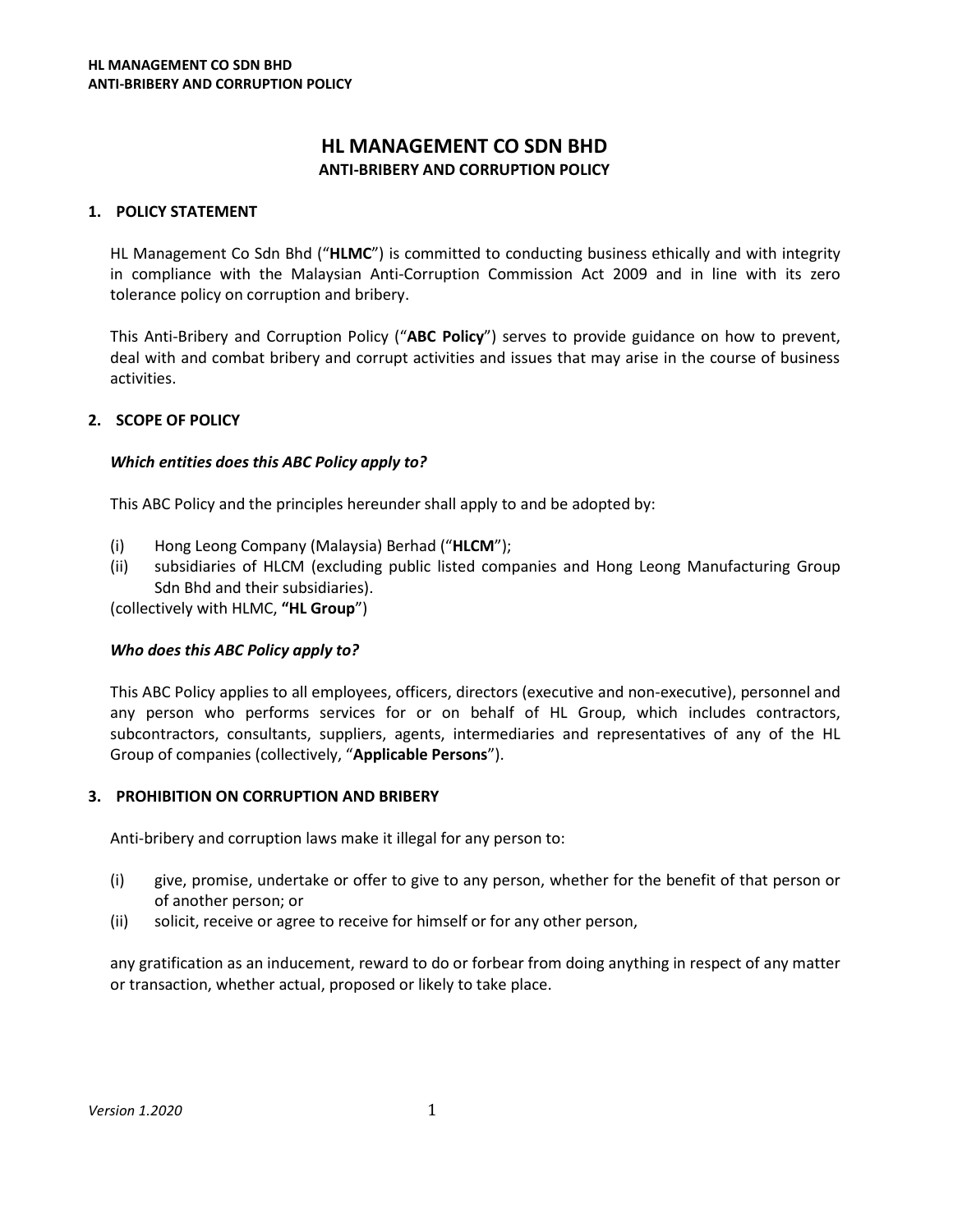### "**gratification**" means

- (a) money, donation, gift, loan, fee, reward, valuable security, property or interest in property being property of any description whether movable or immovable, financial benefit, or any other similar advantage;
- (b) any office, dignity, employment, contract of employment or services, and agreement to give employment or render services in any capacity;
- (c) any payment, release, discharge or liquidation of any loan, obligation or other liability, whether in whole or in part;
- (d) any valuable consideration of any kind, any discount, commission, rebate, bonus, deduction or percentage;
- (e) any forbearance to demand any money or money's worth or valuable thing;
- (f) any other service or favour of any description, including protection from any penalty or disability incurred or apprehended or from any action or proceedings of a disciplinary, civil or criminal nature, whether or not already instituted, and including the exercise or the forbearance from the exercise of any right or any official power or duty; and
- (g) any offer, undertaking or promise, whether conditional or unconditional, of any gratification within the meaning of any of the preceding paragraphs (a) to (f);

Accordingly, an Applicable Person shall not at any time:

- (i) Offer, promise or give *anything of value* or *gratification* in order to obtain or retain any personal or business advantage for himself/herself or for the organisation;
- (ii) Request, receive or accept *anything of value* or *gratification* that might influence his/her objectivity in carrying out his/her employment, business, responsibility or function in the organisation.

"**Things of value**" that could be perceived as bribery or corruption can take many forms (including monetary, services, favours, donation, loans, employment, discounts, cash equivalent or in kind).

The laws on anti-bribery and corruption are very wide and cover activities carried out or merely offered, whether directly or indirectly, and whether within, from or outside Malaysia.

For example, Mr. X is an employee of a department of HLMC and is charged with an offence for making improper payments to an official. Mr. X will be held liable if:

- *Carried out, offered, promised or agreed*. Mr. X made such improper payments, or merely offered to make such payment even though such payment was subsequently not made; it is enough that the payment was offered.
- *Directly or indirectly*. The improper payment was made by him directly to the official or through a third party agent.

The above is only an example to emphasise that a mere offer or a bribe made through a third party is sufficient to constitute a breach of anti-bribery and corruption laws.